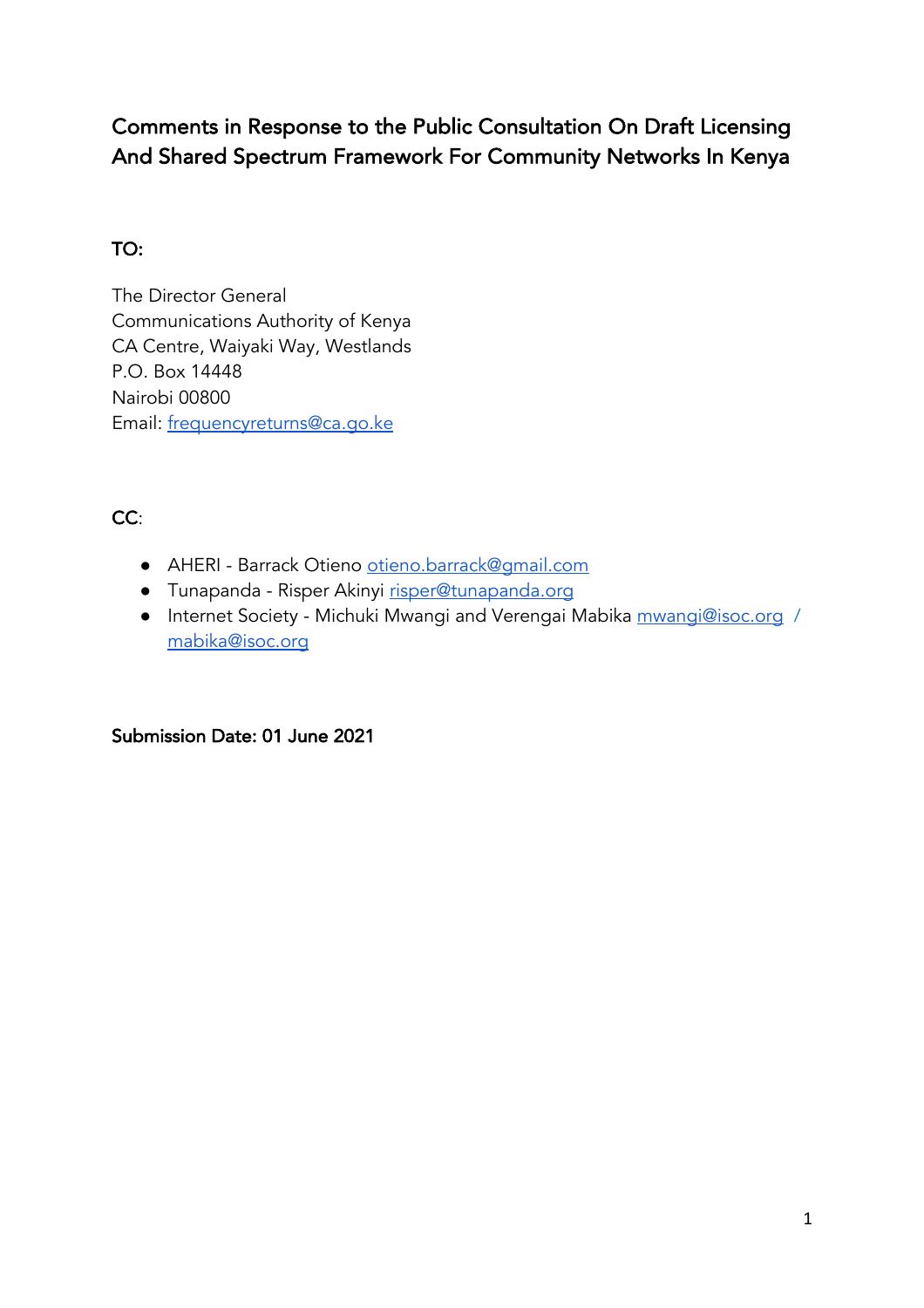# Table of Contents

1.0 Introduction

# 2.0 Context

3.0 Key Recommendations

# 4.0 Brief about the submitting organisations

- AHERI
- Tunapanda Institute
- Internet Society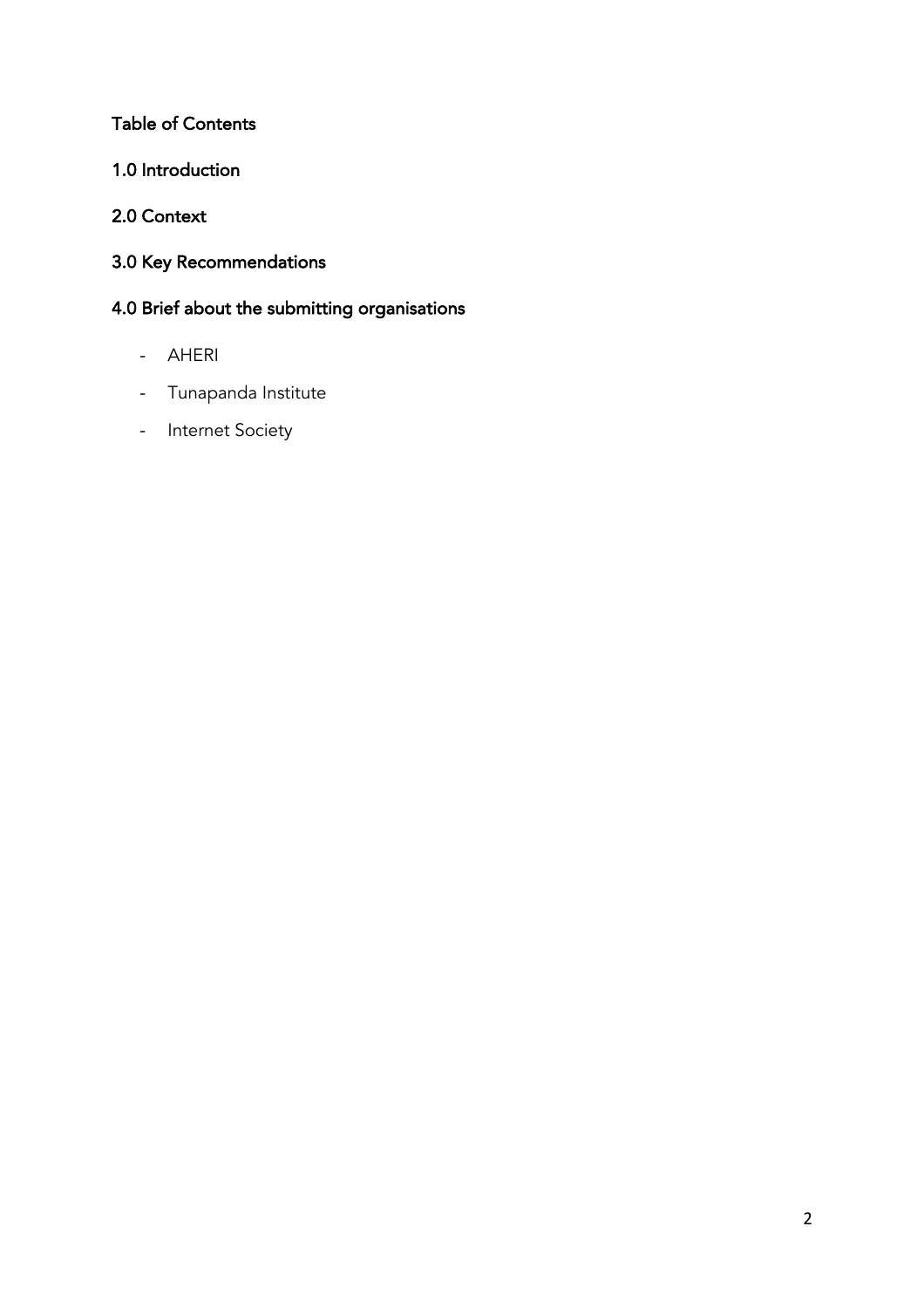### 1.0 Introduction

On the 17<sup>th</sup> of May 2021, the Communications Authority of Kenya (CA) invited all stakeholders to submit their comments with respect to draft Licensing and Shared Spectrum Framework for Community Networks. In furtherance of its responsibility to develop a responsive legal, regulatory and licensing regime, and in response to the COVID-19 pandemic, the Authority has formulated a draft Licensing and Shared Spectrum Framework for Community Networks. The framework was developed in partnership with the Kenya ICT Action Network (KICTANet), the Association for Progressive Communications (APC), the University of Strathclyde, Glasgow, Scotland and supported by the United Kingdom's Digital Access Programme.

The partner presents a joint submission to the consultation process. We fully support the objectives of this proposed regulation and congratulate the CA for such a progressive approach to connecting the unconnected especially in light of COVID-19. We welcome this opportunity to contribute to the work of the CA in such an important process.

### 2.0 Context

The partners would like to commend CA for emphasizing the importance of expanding the accessibility, affordability and reliability of the broadband infrastructure with the aim to achieve the United Nations Sustainable Development Goals (SDGs) and bridge digital divides. We applaud the Kenyan government for being among the first country in the region to take a wholistic approach on Community Networks. Kenya also took a bold step in implementing the African Union Commission STC on Communication and Information Technology (CICT) declaration of 2019  $<sup>1</sup>$ , recognising the contribution of</sup> community networks in bridging the digital divide. With the COVID – 19 pandemic, studies have shown that Africa's digital divide is widening and broadband growth has generally been slow. Those without broadband access are usually in underserved remote and rural areas. After more than 25 years of Internet development, network infrastructures built and operated on traditional business models have not yet reached many underserved, remote and hard to reach rural areas.

<sup>1</sup>https://au.int/sites/default/files/decisions/37590-2019\_sharm\_el\_sheikh\_declaration\_-\_stc-cict-3\_oct\_2019\_ver2410-10pm-1rev-2.pdf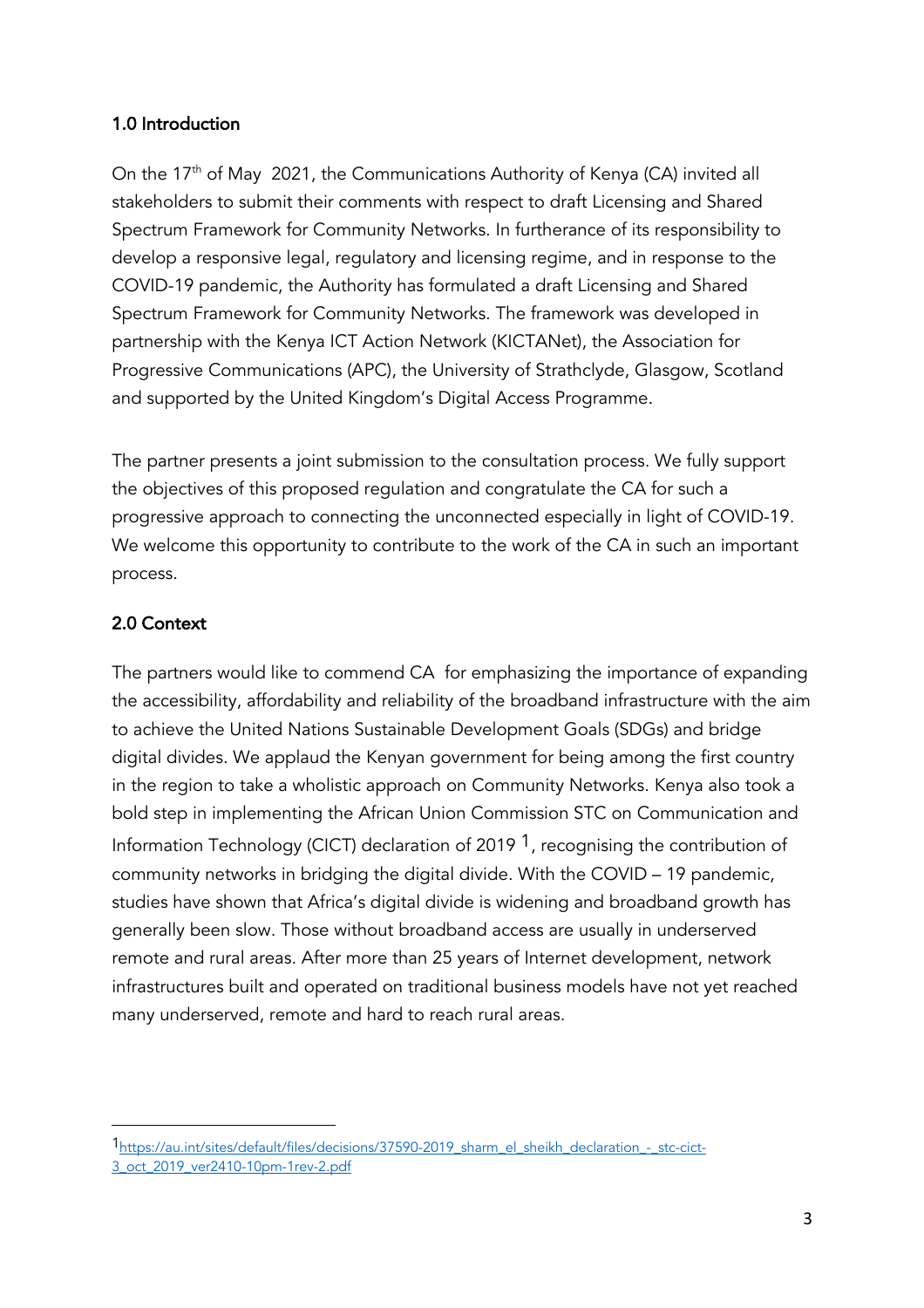In the absence of affordable and reliable Internet connection, Kenya's rural population who are mostly youth will lack the skills and tools that can enable them to contribute and participate in the knowledge-based economy thus impacting negatively the achievement of the country's vision 2030. During these tough times the global COVID-19 pandemic has reemphasized the importance of connecting every household in Kenya to ensure access to essential government services, digital healthcare, and education.

The partners support the development of community-powered networks based on innovative and sustainable resource models, as one of the solutions to close the digital divide. These networks, often known as Community Networks, provide Internet access in unserved and underserved communities, and are in alignment with the goal of the SDGs to connect the hardest-to-reach areas of the world. Community Networks (CNs) are a complementary connectivity solution for hard to connect areas particularly in Africa. Our experiences show that Community Networks are naturally complementary to existing networks, but that they face a myriad of challenges which include but not limited to:

- Lack of affordable access to backbone infrastructure.
- Barriers to entry (e.g., business and/or service licensing,
- Regulatory fees and taxes, spectrum access), and
- Limited funding, including difficulty in obtaining universal service funding,

It is vital that we approach these challenges holistically.

#### 3.0 General Recommendations

#### 3.1 Innovative Financial & Legal Mechanisms

Most CNs have limited access to funding and access to government funding can be a significant help to their success and goes a long way, especially since CNs are often launched in low population density areas and in low income communities. Often, funds are only needed to help launch a CN until they reach a point of economic balance and scale.

In line with section 7.2 of the proposed contribution we recommend and encourage the CA to open up opportunities for CNs to access Universal Service Funds (USFs) in incremental steps, within the scope of this regulatory framework. By doing so, the proposed framework will achieve a sound and holistic approach, ready to bridge the digital gap on a national level. Experiences in other developing countries show the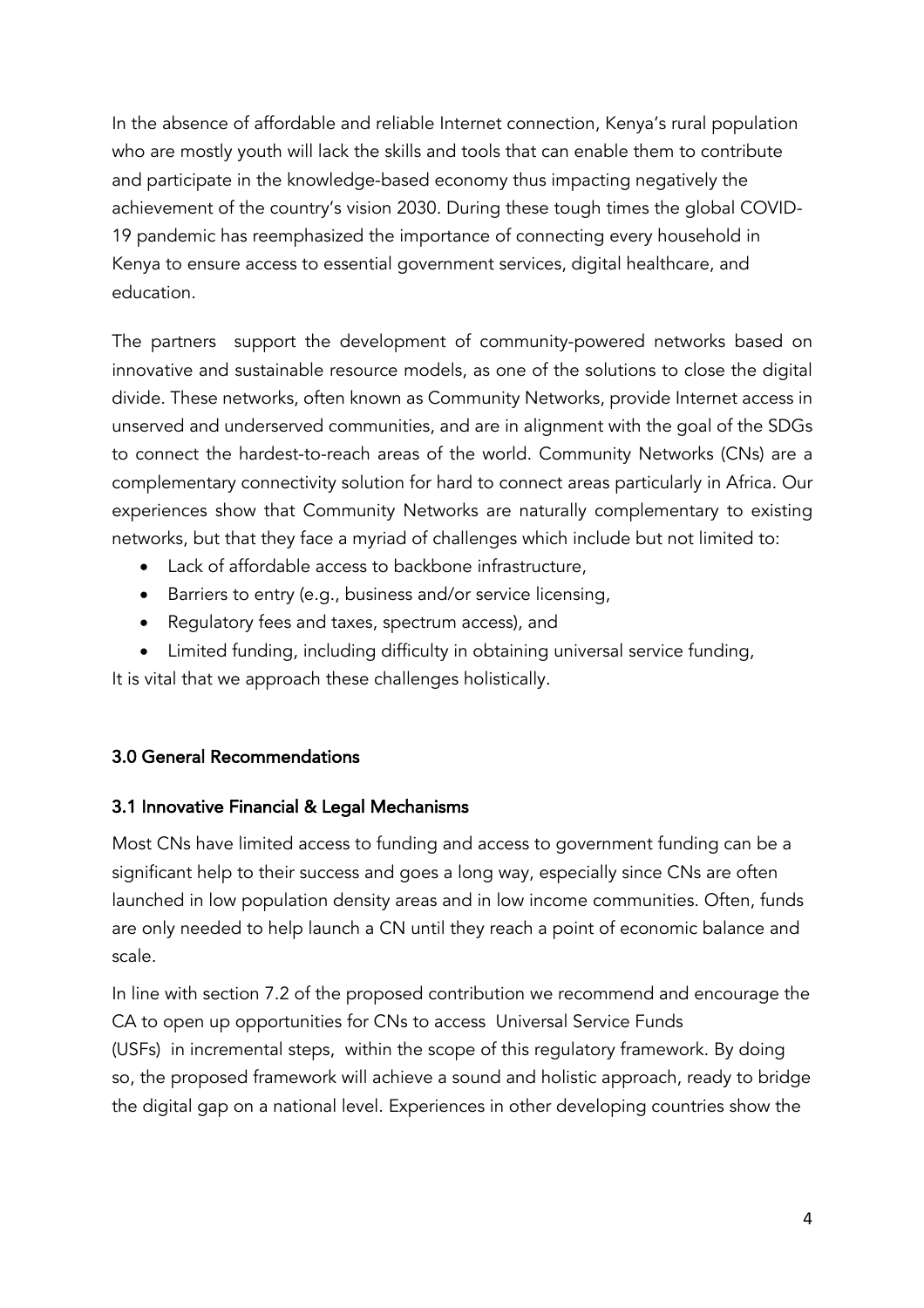benefits of combining favourable licensing frameworks with access to Universal service  $f$ unds<sup>2</sup>

# 3.2 Licensing

With regards to licensing we recommend that the CA consider expanding the boundary of the license to county level as opposed to sub county level to avoid the need for Community Organizations to apply for multiple licenses as the Community Network scales. We also recommend that CA consider removing the requirement for letters from Community representatives provided the entity is a duly registered and compliant community based organization.

# 3.3 Spectrum allocation

With regards to radio spectrum allocation we highly recommend and support the creating an enabling spectrum regulation for CNs:3

- − Allow CNs to access as many frequencies as possible including TV White Space (TVWS), International Mobile Telecommunications (IMT), and Wi-Fi: 2.4Ghz, 5Ghz, 6Ghz
- − Adopt new spectrum management tools to better utilize spectrum. Such approaches can include:
	- License-exempt Spectrum: License-exempt spectrum is spectrum that is not tied to a regulatory license. Users may utilize this spectrum with minimal regulatory requirements, and without the need to pay the high costs of obtaining a spectrum license. We recommend expanding more spectrum as license-exempt.
	- Sharing Licensed Spectrum/Dynamic Spectrum Access: Shared spectrum would allow community networks in rural unserved or underserved areas to use alreadylicensed spectrum on a secondary basis, with the possibility to use the frequencies adjacent to the bands allocated. An example of this is using the "unused" spectrum in the television bands (TVWS)—to provide Internet access. Shared spectrum is also possible in the IMT bands.<sup>4</sup>

<sup>2</sup> : https://www.observacom.org/enacom-argentina-destina-us-53-millones-del-fondo-de-servicio-universal-paraproyectos-de-acceso-a-internet/)

<sup>3</sup> For more information see: *Policy Brief - Spectrum Approaches for Community Networks*

<sup>4</sup> https://www.internetsociety.org/events/african-internet-resilience/shared-spectrum-strategies-to-increaseaffordable-access-in-rural-areas/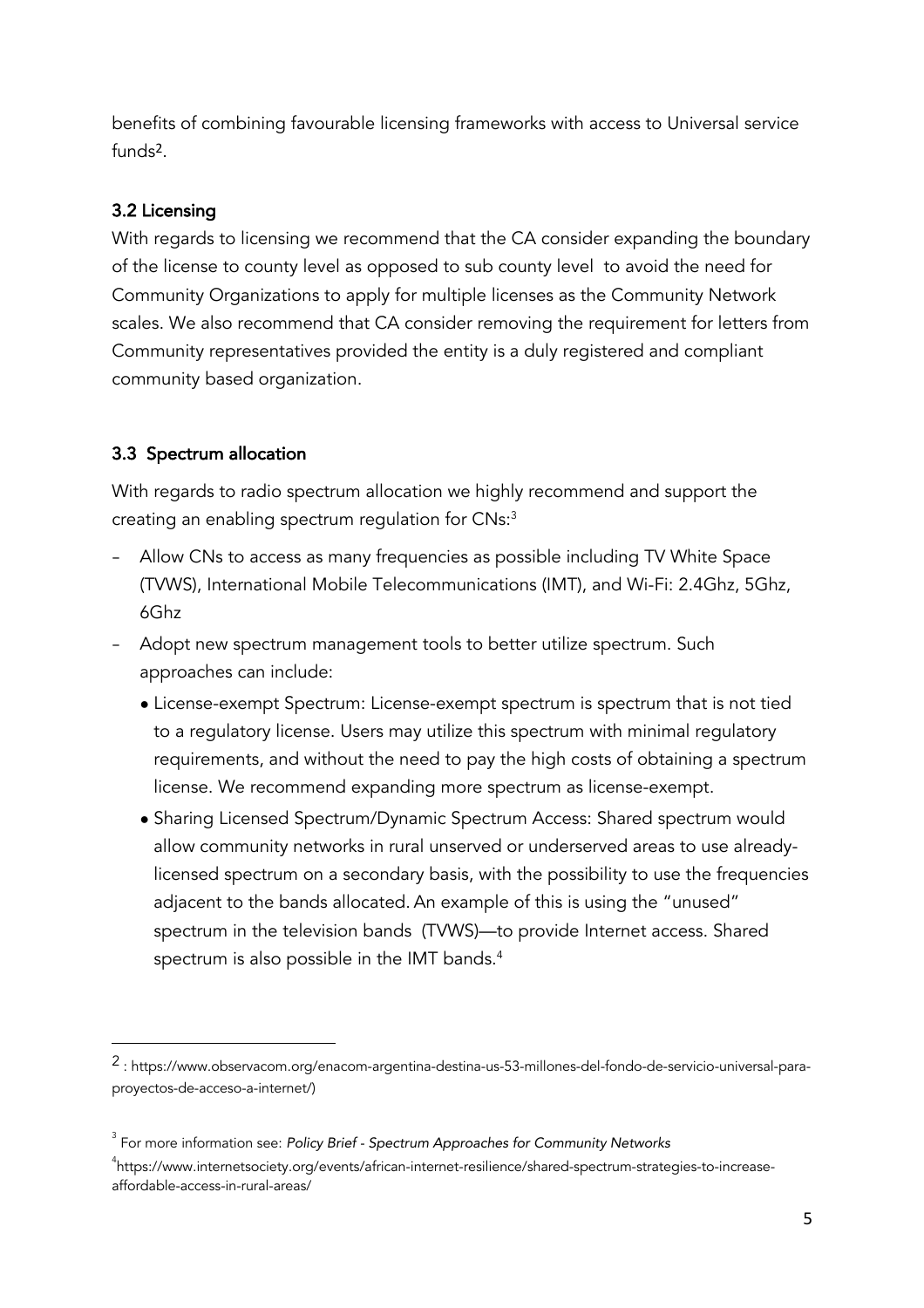Innovative Licensing: Innovative approaches to spectrum management can present opportunities for community networks to gain access to spectrum. One example of innovative licensing is a "social purpose" license, which is an exclusive service license granted in rural unserved or underserved areas to non-traditional network operators, such as community network operators. With "social purpose" licenses, the CA can set aside specific licenses for non-traditional operators, which removes the competitive nature of licensing, and prioritizes spectrum use for noncommercial purposes.

# 3.4 Infrastructure support to CNs

Access to affordable infrastructure and equipment is necessary for the success of sustainable CN. We recommend the following approaches to support CN's access to infrastructure:

- − Promote infrastructure sharing and access to rights of way policies that allow smaller networks to share infrastructure and build out infrastructure in a more cost-effective manner.
- − Regulation related to interconnection is often only between commercial ISPs, we propose that these interconnection obligations extend to CNs as well.
	- Simplify homologation processes so that affordable equipment can be authorized for use by CNs.
- − Consider revamping the Gilgil Telecommunications Industries with the support of the Universal Service Fund for purposes of locally assembling Network equipment that can be used by Community Networks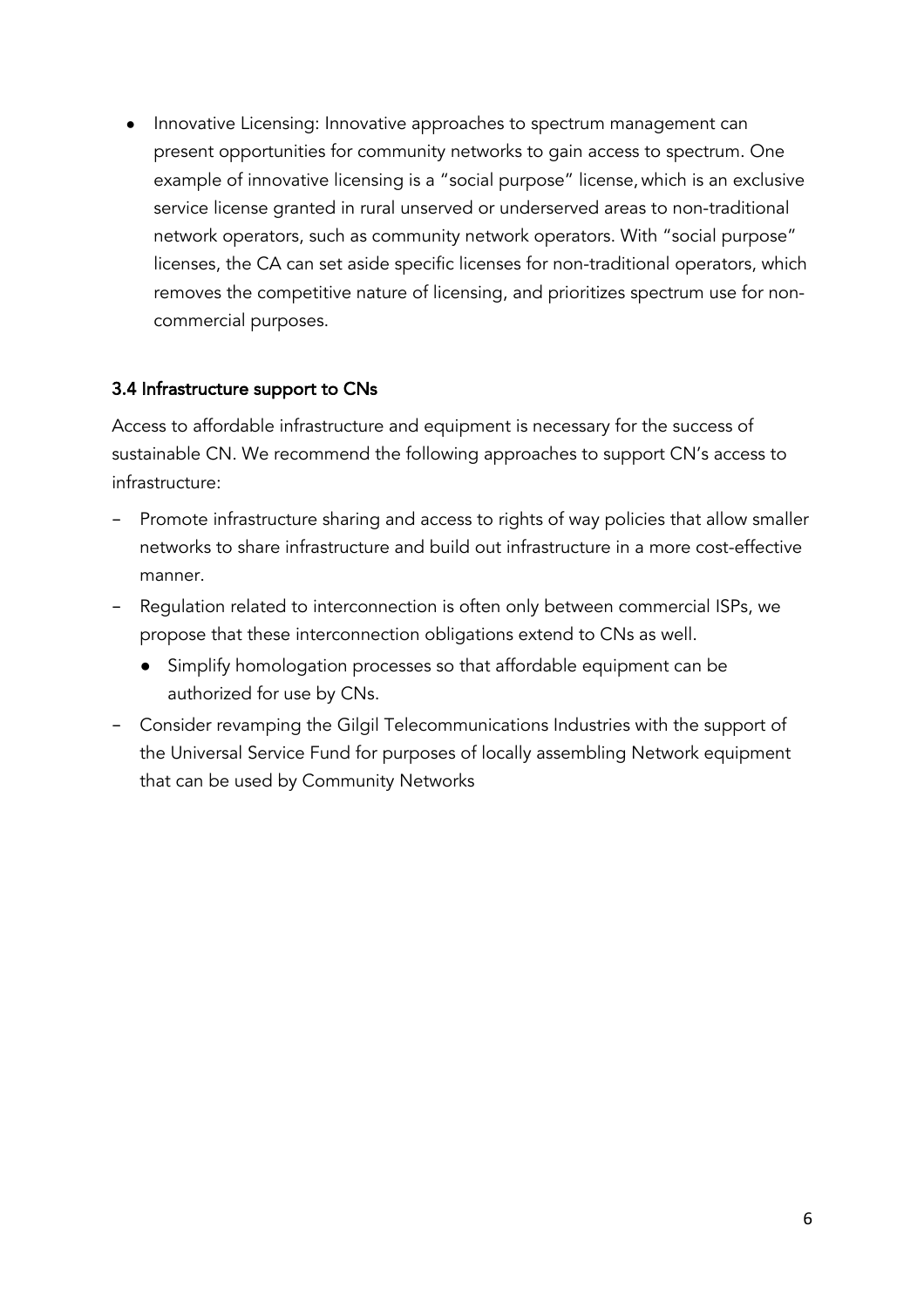# 3.5 WiFi Technologies

|                         | $2400 - 2483.5$<br><b>MHz</b>                                        |                            | $5150 -$<br>5250 MHz                   |             | $5250 - 5350$<br><b>MHz</b> |             | $5470 - 5600$<br><b>MHz</b> |             | $5600 - 5650$<br><b>MHz</b> |             | $5650 - 5725$<br><b>MHz</b> |             | $5725 - 5850$<br><b>MHz</b>                                              |                      |
|-------------------------|----------------------------------------------------------------------|----------------------------|----------------------------------------|-------------|-----------------------------|-------------|-----------------------------|-------------|-----------------------------|-------------|-----------------------------|-------------|--------------------------------------------------------------------------|----------------------|
|                         | <b>EIRP</b>                                                          | Tx<br>Power                | <b>EIRP</b>                            | Tx<br>Power | <b>EIRP</b>                 | Tx<br>Power | <b>EIRP</b>                 | Tx<br>Power | <b>EIRP</b>                 | Tx<br>Power | <b>EIRP</b>                 | Tx<br>Power | <b>EIRP</b>                                                              | Tx<br>Power          |
| Mexico                  | 33 dBm in<br>PtP 30<br>dBMin                                         | 27 dBm<br>in PtP<br>24 dBm | 23<br>dBm                              | 17<br>dBm   | 30<br>dBm                   | 24 dBm      | 30<br>dB <sub>m</sub>       | 24 dBm      |                             |             | 30<br>dBm                   | 24<br>dBm   | 36 dBm                                                                   | 30<br>dBm            |
| South<br>Africa         | 20 dBm                                                               |                            | 23<br>dBm                              |             | 20<br>dBm                   |             | 30<br>dB <sub>m</sub>       |             |                             |             | 30<br>dBm                   |             | 36 dBm<br>(PtP 53                                                        | 30<br>dBm            |
| <b>Brazil</b>           | 36 dBm                                                               | 30 dBm                     | 23<br>dBm                              |             | 23<br>dBm                   |             | 30<br>dBm                   | 24 dBm      |                             |             | 30<br>dBm                   | 24<br>dBm   | 36 dBm                                                                   | 30<br>dBm            |
| Argentina               | 36 dBm                                                               | 30 dBm                     | 23<br>dBm                              | 17<br>dBm   | 36<br>dBm                   | 30dBm       | 36<br>dB <sub>m</sub>       | 30 dBm      |                             |             | 36<br>dBm                   | 30<br>dBm   | 36 dBm<br>(53)<br>dBm for<br>PtP links                                   | 30<br>dBm            |
| United<br><b>States</b> | 36 dBm in<br>PtMP.In<br>PtP<br>1 dBm less<br>in TxPower<br>per 3 dBi | 30dBm                      | 36<br>dBm in<br>PtMP &<br>53 in<br>PtP | 30<br>dBM   | 30<br>dBm                   | 24dBm       | 30<br>dBm                   | 24 dBm      | 30<br>dBm                   | 24<br>dBm   | 30<br>dBm                   | 24<br>dBm   | 36 dBm in<br>PtMP and<br>no limit in<br>the<br>Antenna<br>Gain in<br>D+D | 30<br>dBm            |
| India                   | 36dBm                                                                | 30dBm                      | 20<br>dB <sub>m</sub>                  |             | 20dBm                       |             |                             |             |                             |             |                             |             | 20 dBm<br>& 36<br>dBm                                                    | 30<br>dBm<br>(5.825) |
| Canada                  | 36 dBm in<br>PtMP and<br>no limit in<br>the Gain in<br>PtP           | 30dBm                      | 23<br>dBm<br>indoor<br>only            |             | 30<br>dBm                   | 24 dBm      | 30<br>dBm                   | 24 dBm      |                             |             | 30<br>dBm                   | 24<br>dBm   | 36 dBm in<br>PtMP and<br>no limit in<br>the Gain<br>in PtP               | 30<br>dBm            |

9.1 Regulated output power in bands used by Wi-Fi technology in the countries under study

In order to address the challenge of affordable access to Internet in Kenya and to maximise the potential of WiFi technologies to deliver access to underserved regions, we recommend that administrative and financial barriers to the implementation of WiFi broadband solutions be reduced as far as possible. We recommend the establishment of an industry association which can assist in technical capacity-building, awareness raising, conflict resolution, and standards conformance. This would be in line with other countries cited where wireless service providers using license-exempt spectrum are thriving and delivering affordable access in rural areas.

### 3.6 Capacity Building

We also recommend that CA develops a capacity building program focused on Community Networks on responsible use of Spectrum. The training programmes can be offered online or at the regional communication authority offices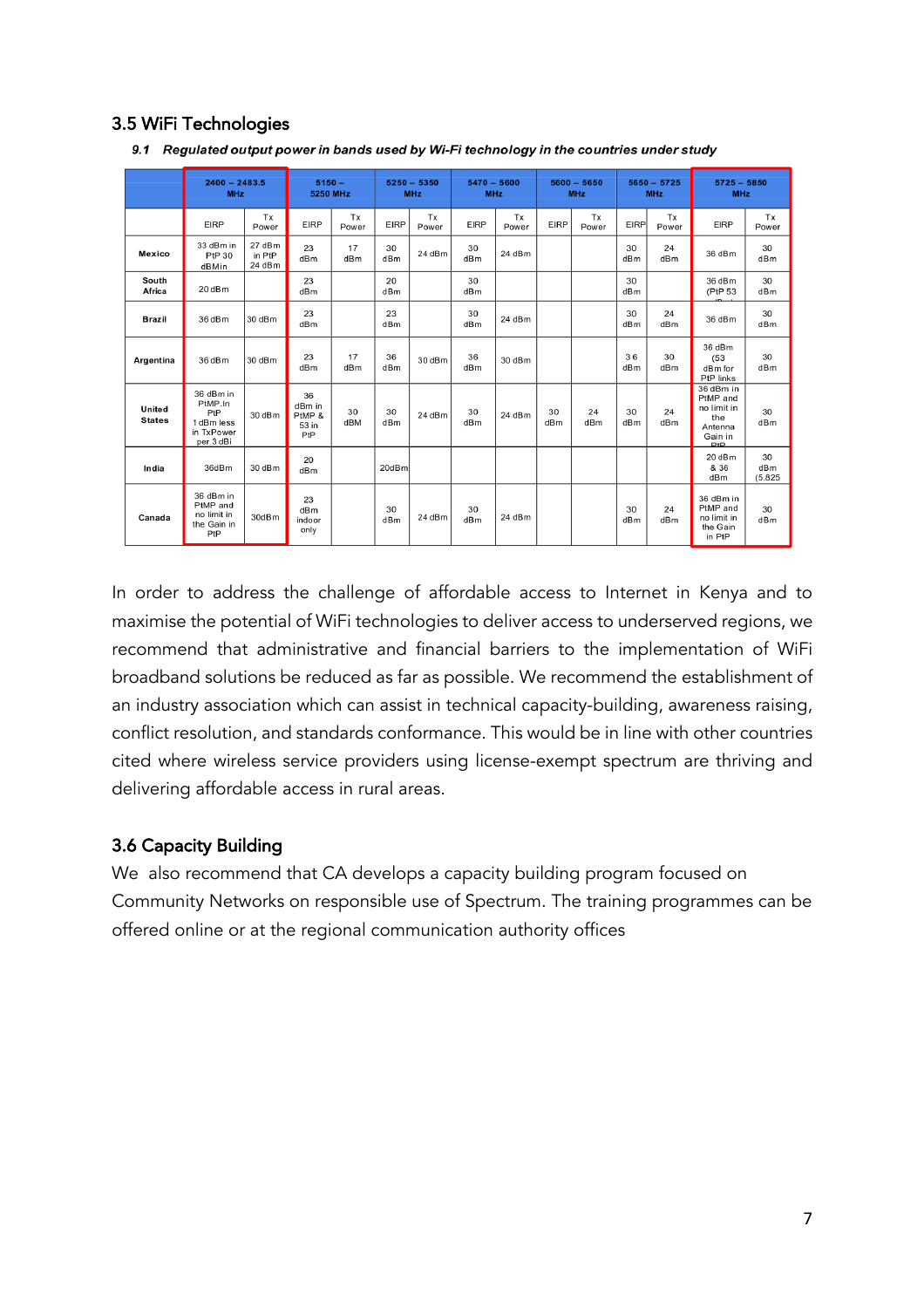#### 4.0 Brief about the submitting organisations

#### Africa Higher Education Research Institute - AHERI

Africa Higher Education Research Institute (AHERI) is a not for profit organization that started as a project under Community Initiative Support Services (CISS). AHERI hosts annual conferences that seek to promote research in higher education and promote use of the results in decision making process at institutional and systemic level. Detailed information can be found on our website at www.aheri.org. Community Initiative Support Services on the other hand is a non-profit engaged in community development focusing on food security, environmental management, economic empowerment and preventive health for the last 30 years. The organization works with women and Youth groups in 3 counties in Kenya (Kisumu County, Homabay County and Siaya County. Community Initiative Support Services has 3 Community Centres in Kisumu (Head Office), Akala (Innovation Centre) and Siaya (Demonstration Farm and refinery). Community Initiative Support Services also has offices in Homabay (Kabondo), Kisumu City, Seme (Kisumu County), Akala Siaya county and Ngiya (Siaya County) . More information on the organization can be found in the organization's website www.cisskisumu.org. Africa Higher Education Research Institute www.aheri.org has been implementing the Digital Villages and Community Networks project with the support of the Basic Internet Foundation and Internet Society since 2019. The project https://www.facebook.com/AheriCommunityNetworks has impacted more than 1000 households largely composed of youth women and girls across three counties in Western Kenya

#### Tunapanda Institute

Tunapanda Institute is a non-profit organization whose mission is to create an environment for lifelong learning, earning and problem-solving to create sustainable solutions for improved livelihoods and self-expression. The organization runs several programs and initiatives aimed at fulfilling its mission such as intensive three-month technology, design, and business training courses targeting youth from economically disadvantaged environments in East Africa such as Kibera (an informal settlement in Nairobi). These programs enable youth to become digital professionals, and to gain skills and mindsets to empower other youth in their communities through peer-to-peer learning. Tunapanda is also an advocate for affordable internet access and champions TunapandaNET, a community network that focuses on providing connectivity, digital educational resources and training to community schools and centers.